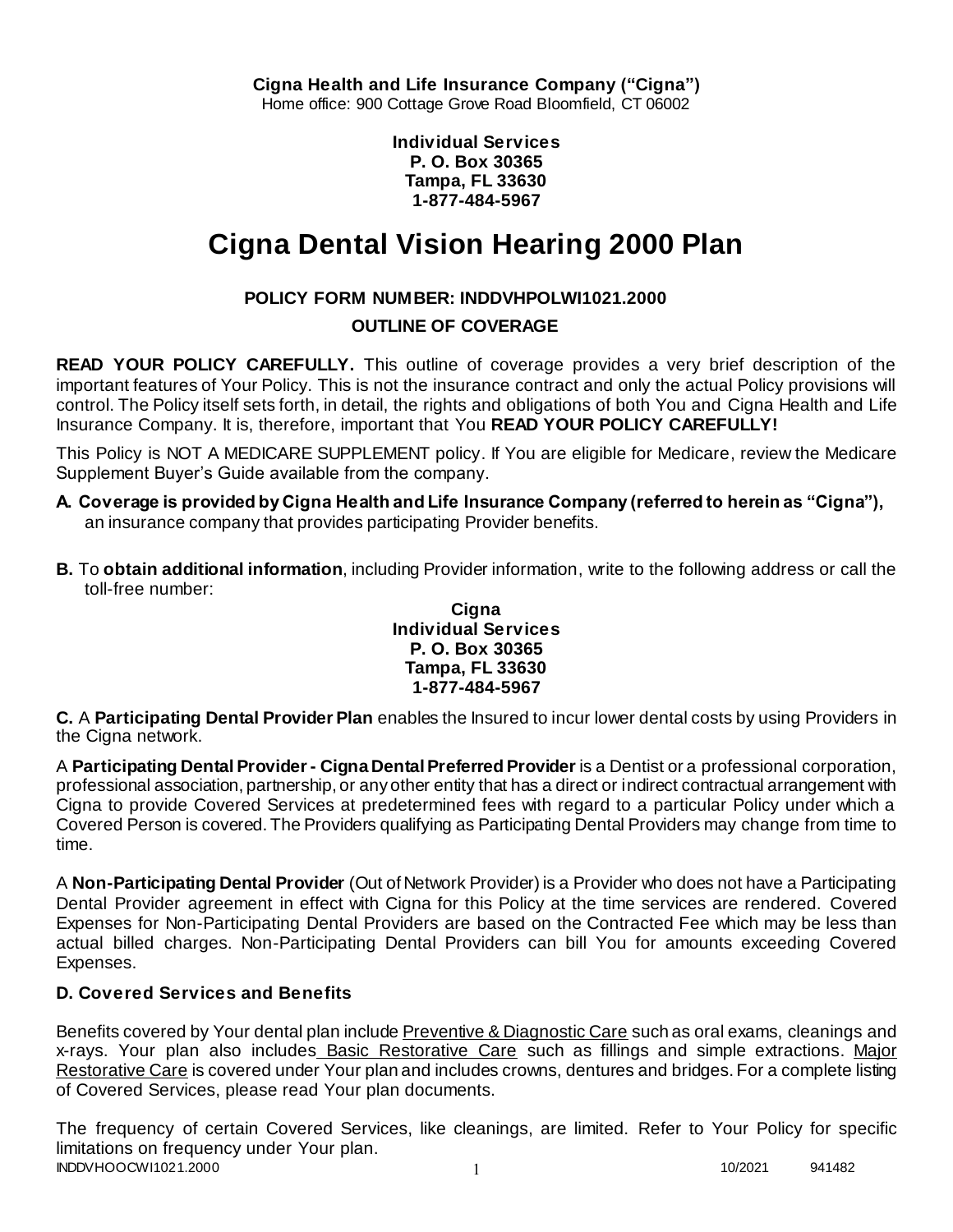### **Benefit Schedule**

The benefits outlined in the table below show the payment percentages for Covered Expenses **AFTER** any applicable Deductibles have been satisfied unless otherwise stated.

# **CIGNA DENTAL, VISION, AND HEARING INSURANCE** *The Schedule*

#### **For You and Your Dependents**

#### **The Schedule – Dental Benefits**

If You select a Participating Dental Provider, Your cost will be less than if You select a Non-Participating Dental Provider.

#### **Emergency Services**

The Benefit Percentage payable for Emergency Services charges made by a Non-Participating Dental Provider is the same Benefit Percentage as for Participating Dental Provider Charges. Dental Emergency services are required immediately to either alleviate pain or to treat the sudden onset of an acute dental condition. These are usually minor procedures performed in response to serious symptoms, which temporarily relieve significant pain, but do not effect a definitive cure, and which, if not rendered, will likely result in a more serious dental or medical complication.

#### **Dental Deductibles**

Dental Deductibles are expenses to be paid by You or Your Dependent. Dental Deductibles are in addition to any Coinsurance. Once the Dental Deductible maximum in The Schedule has been reached, You and Your family need not satisfy any further dental deductible for the rest of that year.

#### **Participating Dental Provider Payment**

Participating Dental Provider services are paid based on the Contracted Fee agreed upon by the Provider and Cigna.

#### **Non-Participating Dental Provider Payment**

Non-Participating Dental Provider services are paid based on the Contracted Fee.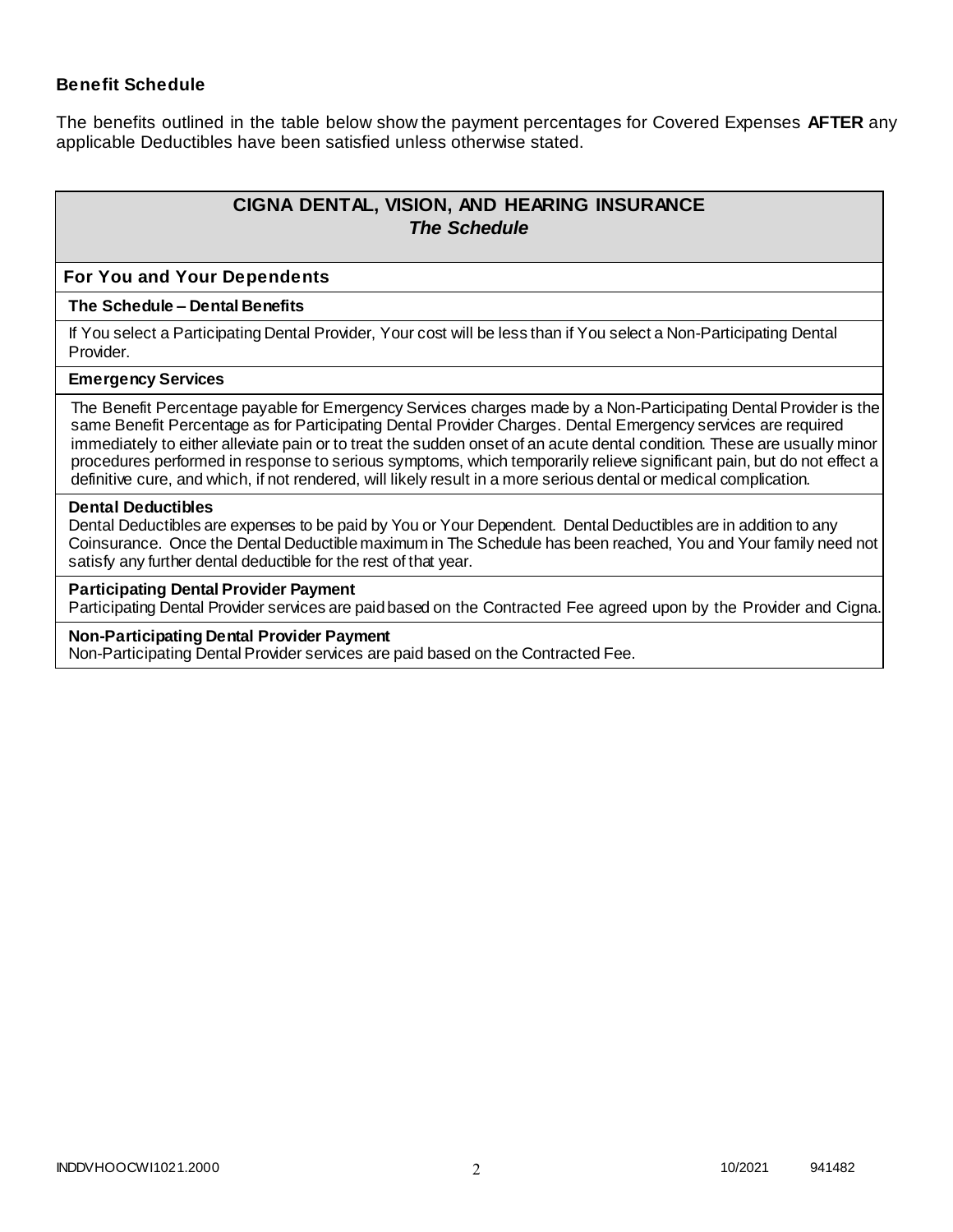| DENTAL BENEFIT HIGHLIGHTS                                                                                                                                                                                                                                                 |                                                  |
|---------------------------------------------------------------------------------------------------------------------------------------------------------------------------------------------------------------------------------------------------------------------------|--------------------------------------------------|
| Classes I, II, III<br><b>Calendar Year Maximum</b>                                                                                                                                                                                                                        | \$1,500 per person                               |
| <b>Calendar Year Dental Deductible</b><br>Individual                                                                                                                                                                                                                      | \$100 per person<br>Not Applicable to Class I    |
| Class I                                                                                                                                                                                                                                                                   | The Percentage of Covered Expenses the Plan Pays |
| Preventive Care<br>Oral Exams<br>Routine Cleanings<br>Routine X-rays<br>Non-Routine X-rays<br><b>Fluoride Application</b><br><b>Sealants</b><br>Space Maintainers (non-orthodontic)<br>Emergency Care to Relieve Pain                                                     | 100%                                             |
| <b>Class II</b>                                                                                                                                                                                                                                                           | The Percentage of Covered Expenses the Plan Pays |
| <b>Basic Restorative</b><br>Fillings<br>Surgical Extraction of Impacted Teeth<br>Oral Surgery, Simple Extractions<br>Relines, Rebases, and Adjustments<br>Repairs - Bridges, Crowns, and Inlays<br>Repairs - Dentures                                                     | 70% after dental deductible                      |
| <b>Class III</b>                                                                                                                                                                                                                                                          | The Percentage of Covered Expenses the Plan Pays |
| <b>Major Restorative</b><br>Crowns / Inlays / Onlays<br>Root Canal Therapy / Endodontics<br><b>Minor Periodontics</b><br><b>Major Periodontics</b><br>Oral Surgery, All Except Simple Extractions<br>Prosthesis Over Implant<br>Anesthetics<br>Dentures<br><b>Bridges</b> | 50% after dental deductible                      |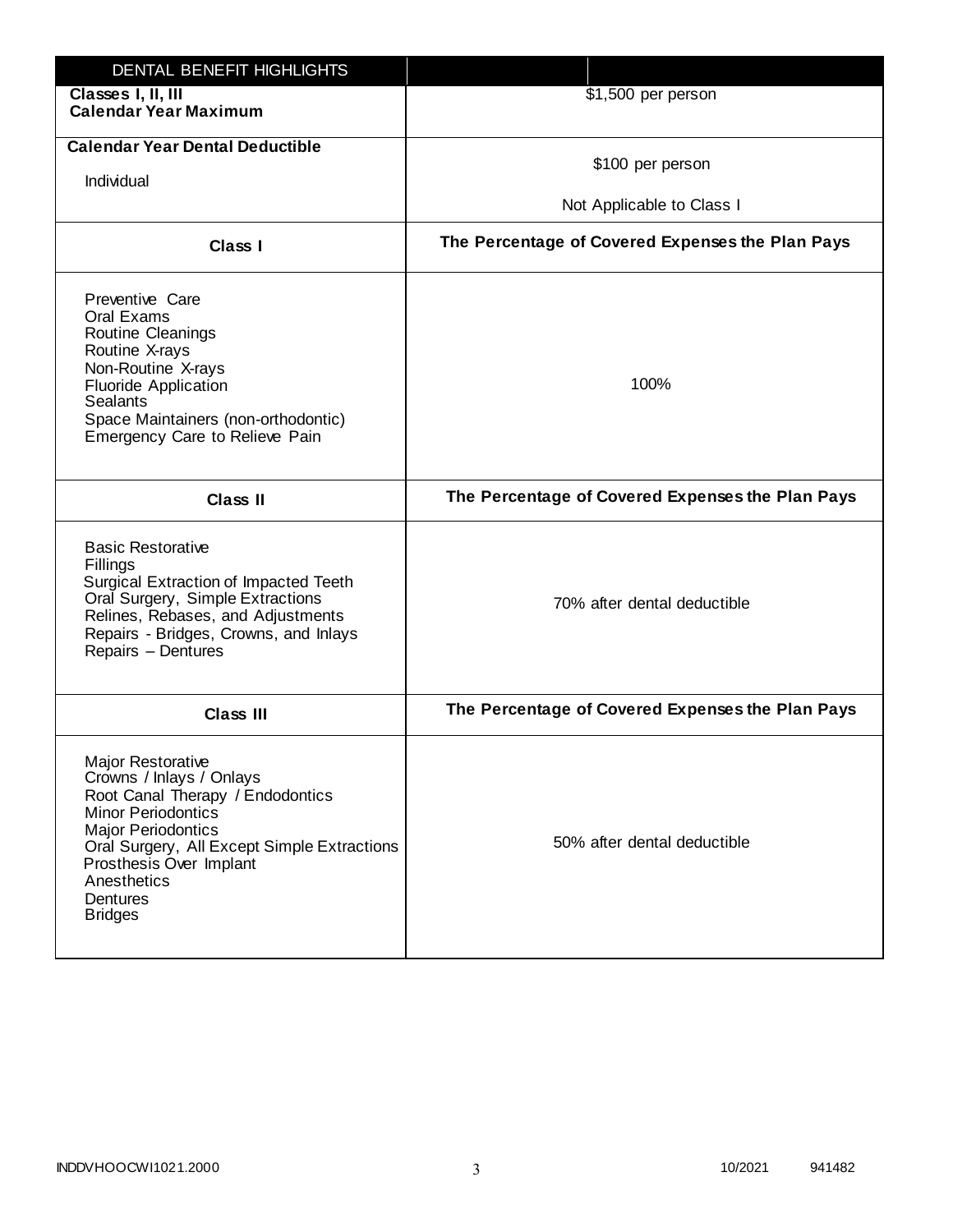| The Schedule - Vision Benefits                                                                  |                                                                                         |
|-------------------------------------------------------------------------------------------------|-----------------------------------------------------------------------------------------|
| VISION BENEFIT HIGHLIGHTS                                                                       |                                                                                         |
| Eye Examinations, including refraction                                                          | The plan pays 50% of expenses, not to exceed a \$75 calendar<br>year maximum per person |
| Materials (corrective eyeglasses or contact<br>lenses, including fittings and follow-up visits) | \$200 calendar year maximum per person                                                  |

| The Schedule - Hearing Benefits                             |                                        |
|-------------------------------------------------------------|----------------------------------------|
| <b>HEARING BENEFIT HIGHLIGHTS</b>                           |                                        |
| <b>Hearing Examinations</b>                                 | \$50 calendar year maximum per person  |
| Materials (Hearing Aids, including fittings<br>and repairs) | \$500 calendar year maximum per person |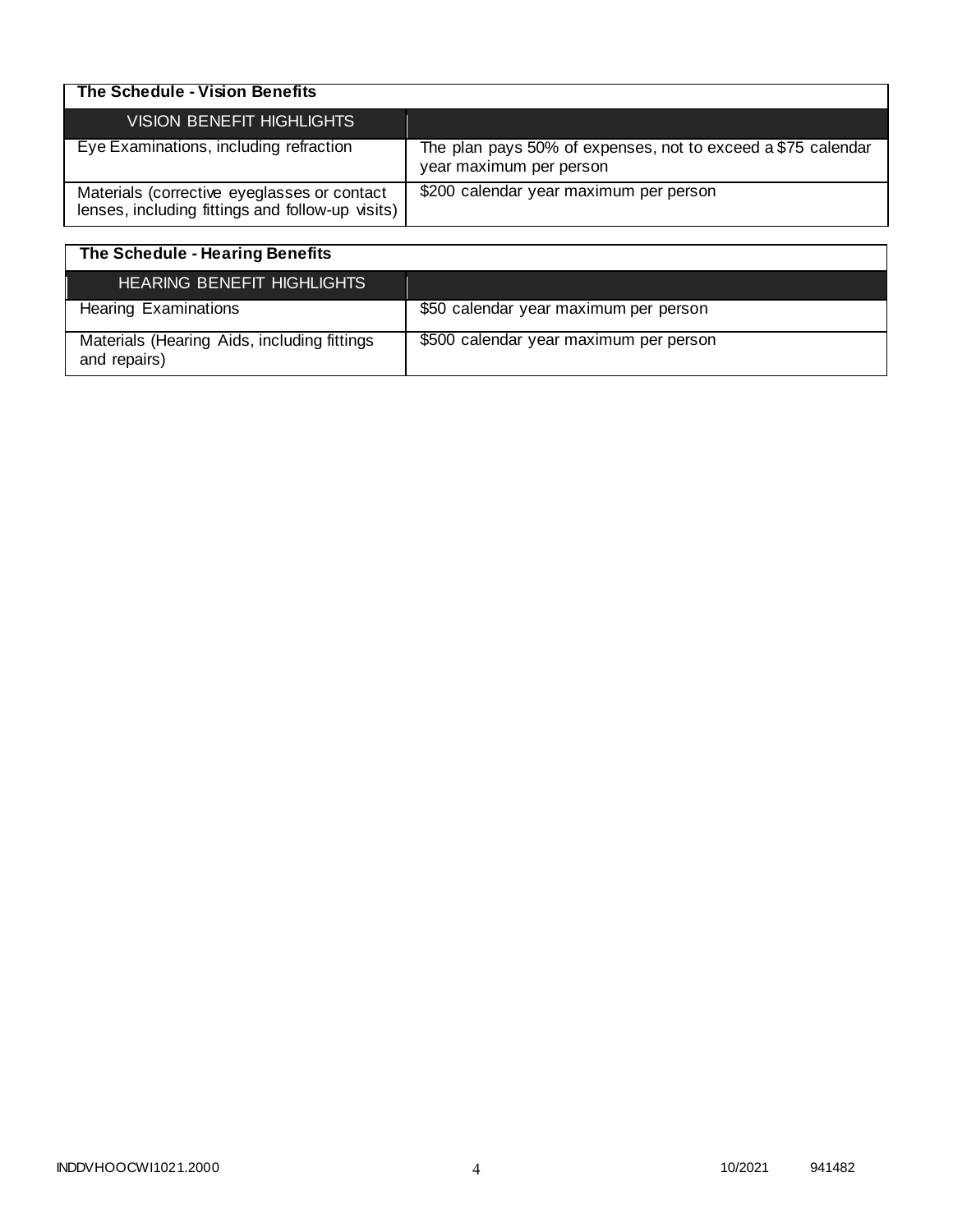# **Waiting Periods**

A Covered Person may access their dental, vision, and hearing benefit insurance once he or she has satisfied the following waiting periods:

- There is no waiting period for Class I or II dental benefits or for vision and hearing benefits.
- After 12 consecutive months of coverage dental benefits will increase to include the list of Class III procedures.

### **Missing Teeth Limitation**

There is no payment for replacement of teeth that are missing when a person first becomes insured. This payment limitation no longer applies after 24 months of continuous coverage.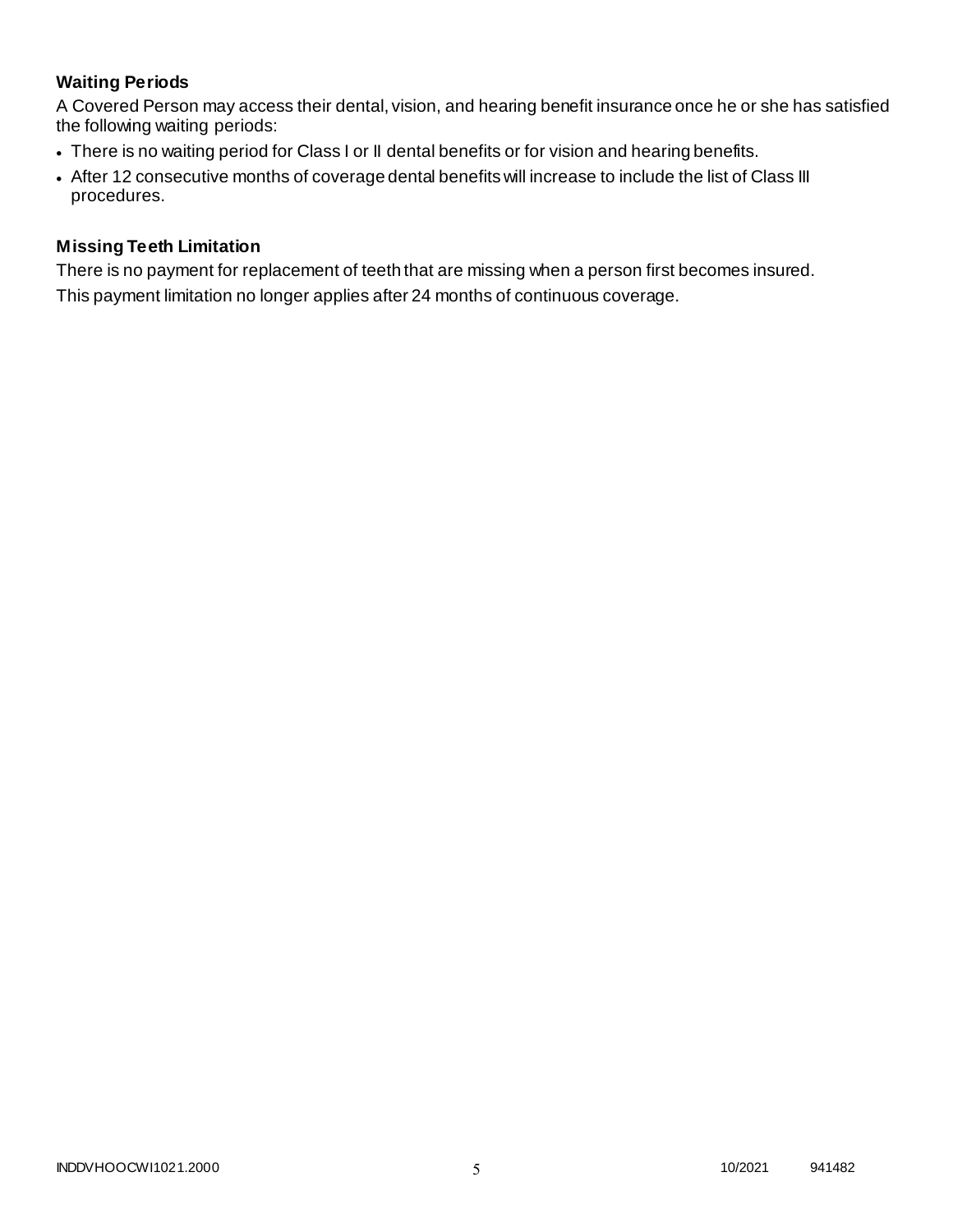### **E. Insured's Financial Responsibility**

The Insured is responsible for paying the monthly or quarterly premium on a timely basis. The Insured is also responsible to pay Providers for charges that are applied to the Deductibles, Coinsurance, and any amounts charged by Non-Participating Dental Providers in excess of the Contracted Fee. In addition, any charges for Medically Necessary and/or Dentally Necessary items that are excluded under the Policy are the responsibility of the Insured.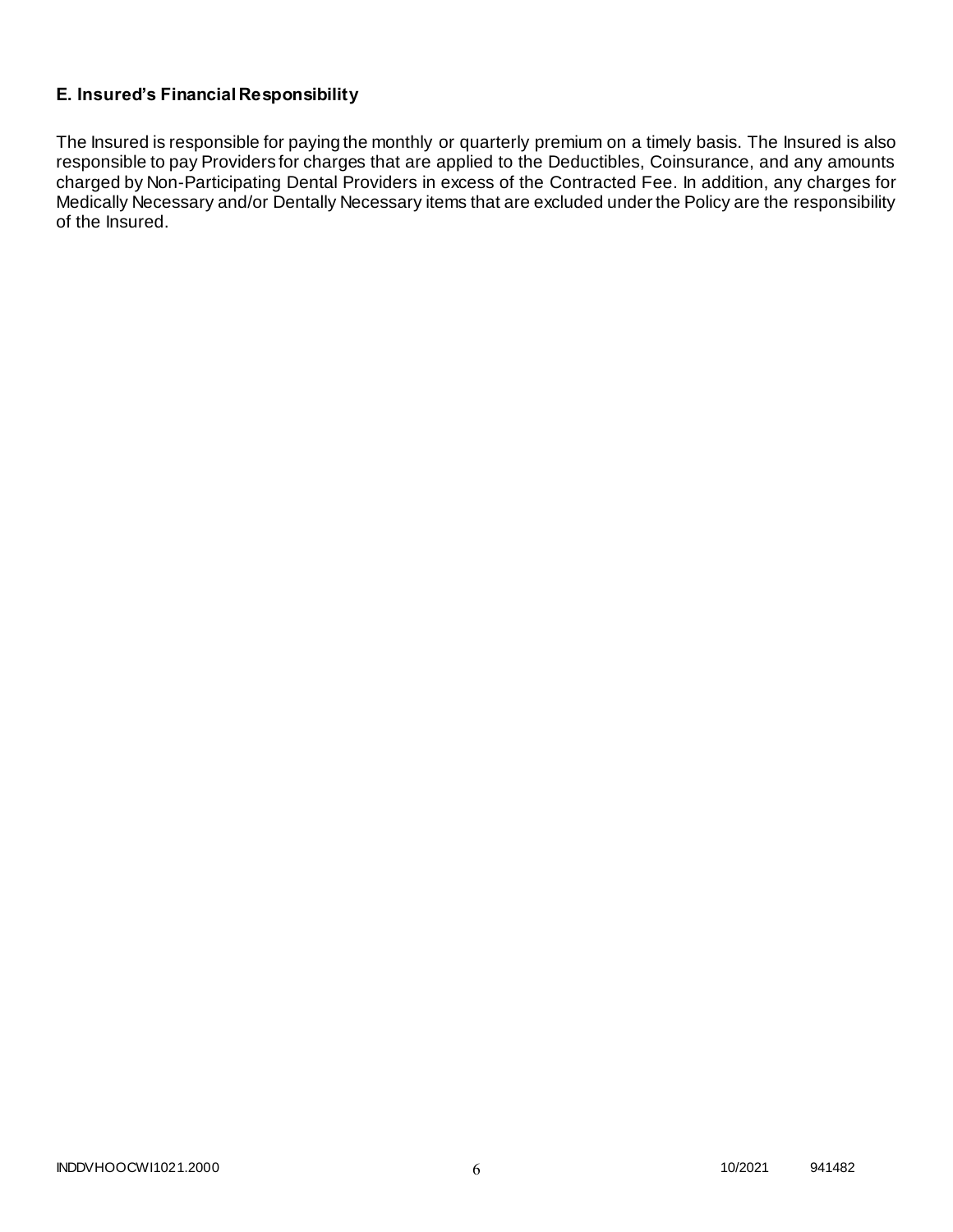# **F. Exclusions And Limitations: What Is Not Covered By This Policy**

# **Expenses Not Covered**

Covered Expenses will not include, and no payment will be made for:

- procedures which are not included in the list of Covered Dental Services, Covered Vision Services, or Covered Hearing Services;
- cone beam imaging;
- instruction for plaque control, oral hygiene and diet;
- core build-ups;
- veneers;
- precious or semi-precious metals for crowns, bridges and abutments;
- restoration of teeth which have been damaged by erosion, attrition or abrasion;
- bite registrations; precision or semi-precision attachments; or splinting;
- implants or implant related services;
- orthodontic treatment, except for the treatment of cleft lip and cleft palate;
- general anesthesia or intravenous sedation, when used for the purposes of anxiety control or patient management is not covered; may be considered only when medically or dentally necessary and when in conjunction with covered complex oral surgery;
- athletic mouth guards;
- services performed solely for cosmetic reasons;
- personalization or decoration of any dental device or dental work;
- replacement of an appliance per benefit guidelines;
- services that are deemed to be medical in nature;
- services and supplies received from a hospital;
- prescription drugs;
- plano lenses:
- VDT (video display terminal)/computer eyeglass benefit;
- medical or surgical treatment of the eyes;
- any type of corrective vision surgery, including LASIK surgery, radial ketatonomy (RK), automated lamellar keratoplasty (ALK), or conductive keratoplasty (CK);
- Orthoptic or vision training and any associated supplemental testing;
- any eye examination, or any corrective eyewear, required by an employer as a condition of employment;
- safety eyewear;
- sub-normal vision aids or non-prescription lenses;
- Magnification or low vision aids not shown as covered in the Schedule of Vision Coverage;
- Assistive Listening Devices (ALDs);
- medical and/or surgical treatment of the internal or external structures of the ear, including but not limited to Cochlear implants;
- Hearing Aids not prescribed by a Licensed Hearing Care Professional;
- ear protective devices or plugs;
- Hearing Aids maintenance/service contracts, ear molds and other miscellaneous repairs;
- Hearing Aids purchased online or over the counter (OTC); or
- Disposable Hearing Aids.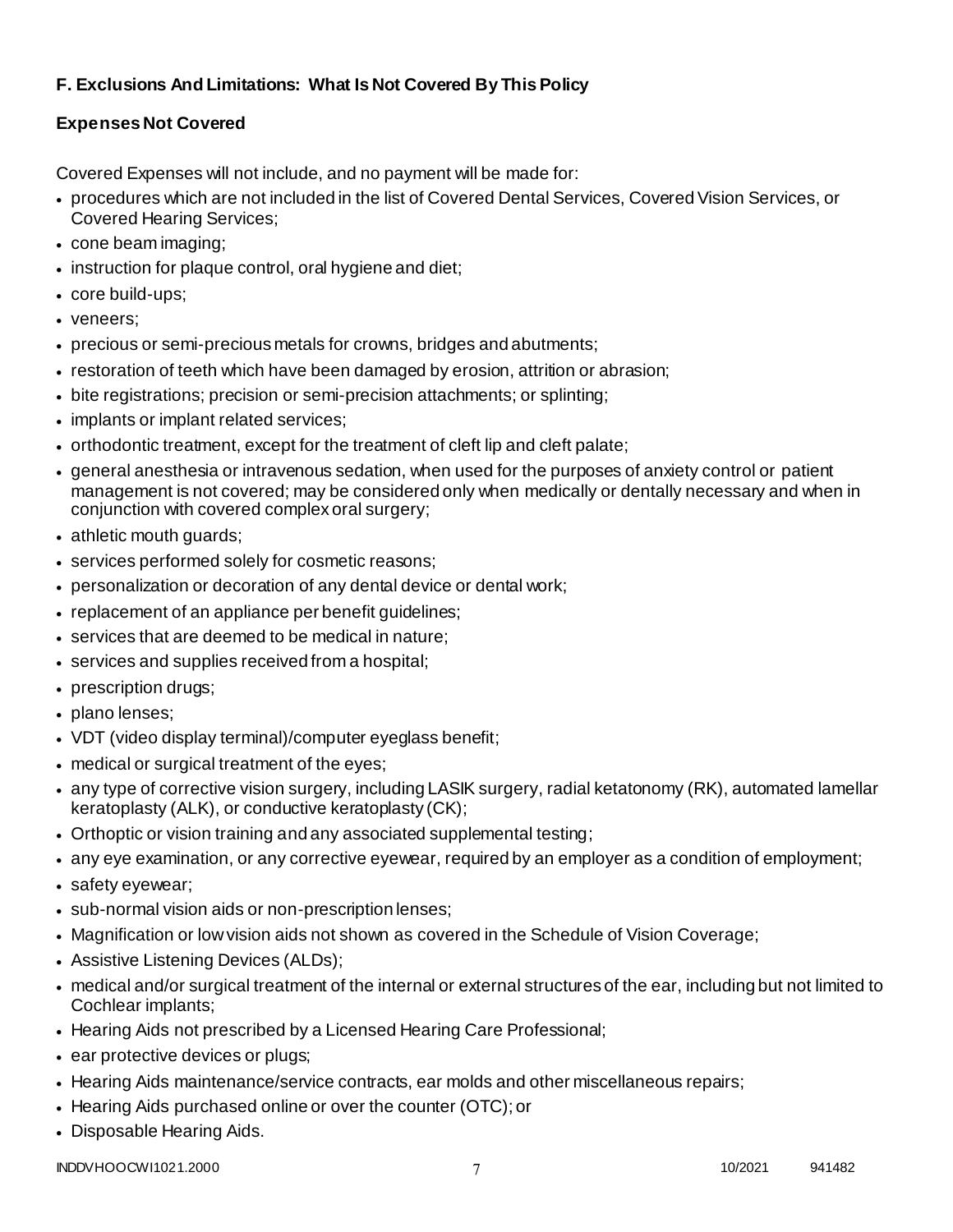### **General Limitations**

No payment will be made for expenses incurred for You or any one of Your Dependents:

- For services not specifically listed as Covered Services in this Policy;
- For services or supplies that are not Medically Necessary;
- For services received before the Effective Date of coverage;
- For services received after coverage under this Policy ends;
- For services for which You have no legal obligation to pay or for which no charge would be made if You did not have insurance coverage;
- For Professional services or supplies received or purchased directly or on Your behalf by anyone, including a Provider, from any of the following:
	- **Yourself or Your employer;**
	- a person who lives in the Covered Person's home, or that person's employer;
	- a person who is related to the Covered Person by blood, marriage or adoption, or that person's employer.
- for or in connection with an Injury arising out of, or in the course of, any employment for wage or profit;
- for or in connection with a Sickness which is covered under any workers' compensation or similar law;
- for charges made by a Hospital owned or operated by or which provides care or performs services for, the United States Government, if such charges are directly related to a condition which occurred while serving in the military or an associated auxiliary unit;
- services or supplies received due to an act of war, declared or undeclared while serving in the military or an associated auxiliary unit;
- to the extent that payment is unlawful where the person resides when the expenses are incurred;
- for charges which the person is not legally required to pay;
- for charges which would not have been made if the person had no insurance;
- to the extent that billed charges exceed the rate of reimbursement as described in the Schedule;
- for charges for unnecessary care, treatment or surgery;
- to the extent that You or any of Your Dependents is in any way paid or entitled to payment for those expenses by or through a public program, other than Medicaid;
- for or in connection with experimental procedures or treatment methods not approved by the American Dental Association or the appropriate dental specialty society;
- Procedures that are a covered expense under any other plan which provides dental, vision, or hearing benefits;
- To the extent that benefits are paid or payable for those expenses under the mandatory part of any auto insurance policy written to comply with a "no-fault" insurance law or an uninsured motorist insurance law. Cigna will take into account any adjustment option chosen under such part by You or any one of Your Dependents.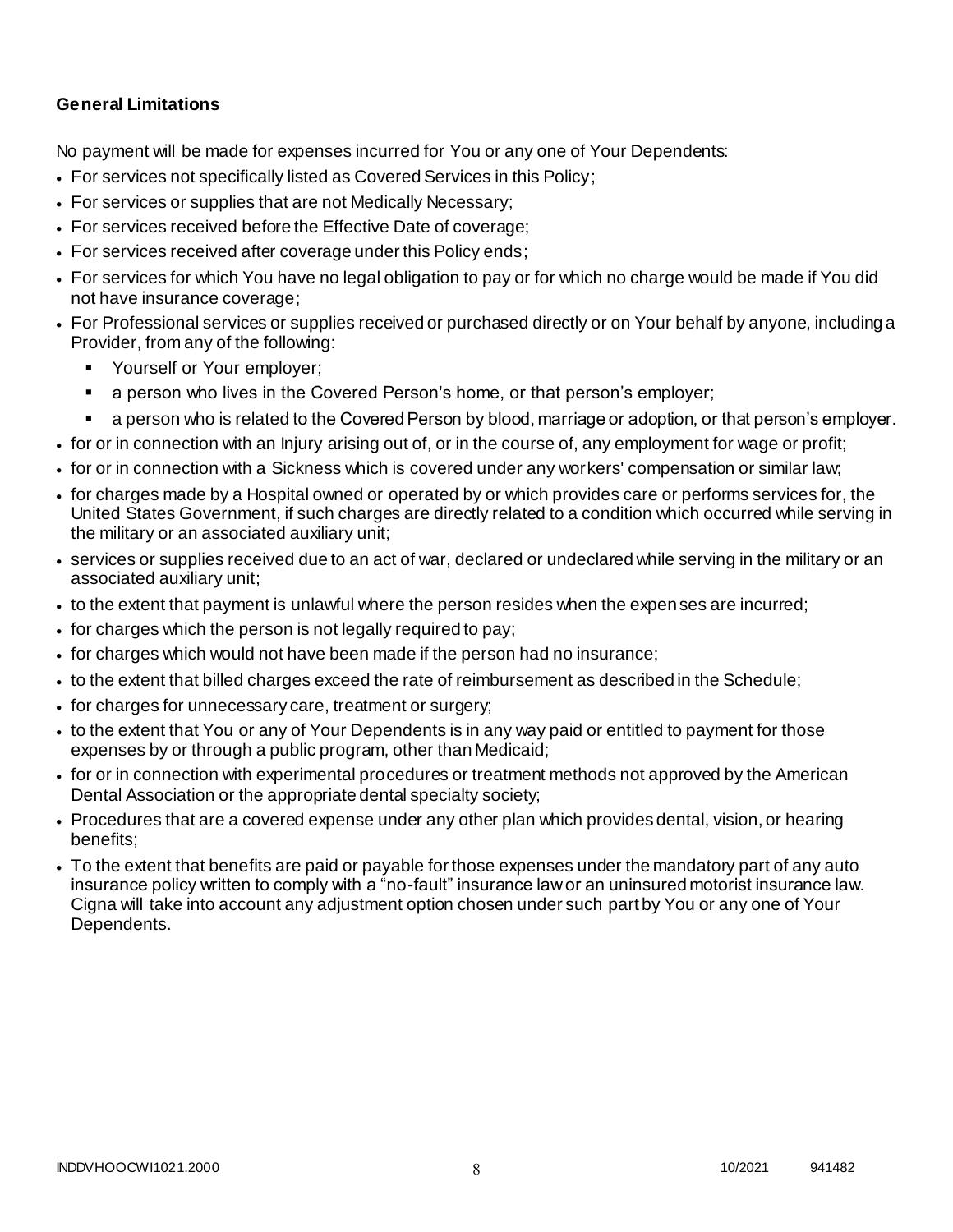### **G. Predetermination of Dental Benefits Program**

Predetermination of Benefits is a voluntary review of a Dentist's proposed treatment plan and expected charges. It is not preauthorization of service and is not required.

The treatment plan should include supporting pre-operative x-rays and other diagnostic materials as requested by Cigna's dental consultant. If there is a change in the treatment plan, a revised plan should be submitted.

Cigna will determine covered dental expenses for the proposed treatment plan. If there is no Predetermination of Benefits, Cigna will determine covered dental expenses when it receives a claim.

Review of proposed treatment is advised whenever extensive dental work is recommended when charges exceed **\$500**.

Predetermination of Benefits is not a guarantee of a set payment. Payment is based on the services that are actually delivered and the coverage in force at the time services are completed.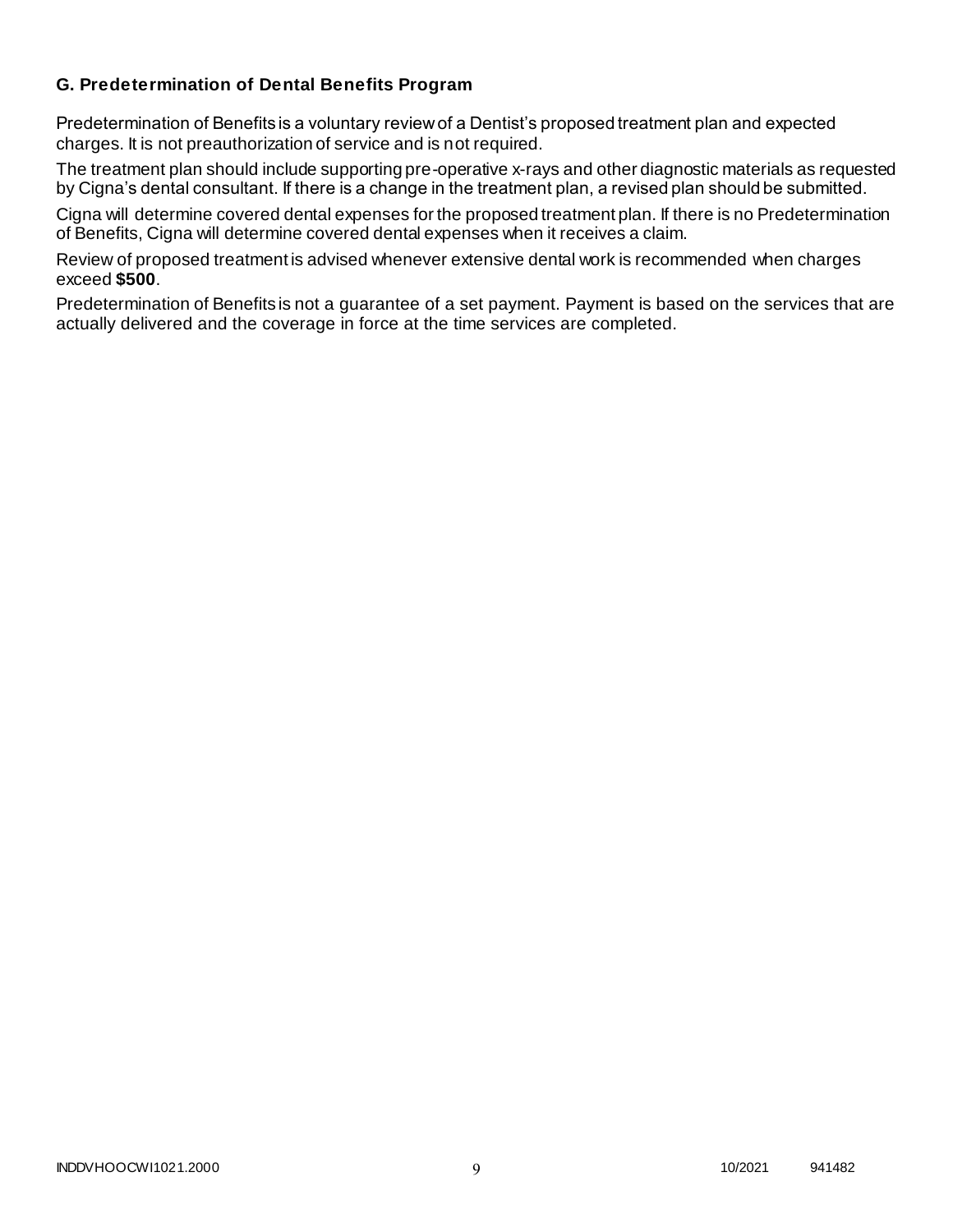### **H. General Provisions**

#### **WHEN YOU HAVE A GRIEVANCE OR AN APPEAL**

For the purposes of this section, any reference to "You," "Your" or "Yourself" also refers to a representative or Provider designated by You to act on Your behalf, unless otherwise noted.

Grievance means any dissatisfaction with Cigna that is expressed in writing to the company by, or on behalf of, a Covered Person including any of the following: provision of services; determination to reform or rescind a policy; or claims practices.

We want You to be completely satisfied with the care You receive. That is why We have established a process for addressing Your concerns or grievances and solving Your problems.

#### **Start with Member Services**

We are here to listen and help. If You have a concern or grievance regarding a person, a service, the quality of care, or contractual benefits, You can call Our toll-free number and explain Your concern or grievance to one of Our Customer Service representatives. You can also express that concern or grievance in writing. Please call or write to Us at the following:

#### KEEP THIS NOTICE WITH YOUR INSURANCE PAPERS

PROBLEMS WITH YOUR INSURANCE?—If you are having problems with your insurance company or agent, do not hesitate to contact the insurance company or agent to resolve your problem.

> CIGNA CUSTOMER SERVICE 900 COTTAGE GROVE ROAD BLOOMFIELD, CT 06002 1-800-997-1654

You can also contact the OFFICE OF THE COMMISSIONER OF INSURANCE, a state agency which enforces Wisconsin's insurance laws, and file a complaint. You can file a complaint electronically with the OFFICE OF THECOMMISSIONER OF INSURANCE at its website at http://oci.wi.gov/, or by contacting: Office of the Commissioner of Insurance

> Complaints Department P. O. Box 7873 Madison, WI 53707-7873 1-800-236-8517

We will do Our best to resolve the matter on Your initial contact. Within 5 business days of receipt of Your concern or grievance, We will deliver or deposit in the mail a written acknowledgement to You or Your authorized representative confirming receipt of the concern or grievance. If We need more time to review or investigate Your concern or grievance, We will get back to You as soon as possible, but in any case within 30 calendar days. If We are unable to resolve Your concern or grievance within that time, the time period for a decision may be extended an additional 30 calendar days if We provide a written notification to You and Your authorized representative, if applicable, which will include:

- 1. A statement that the concern or grievance has not been resolved;
- 2. When the resolution of the concern or grievance may be expected; and
- 3. The reason why additional time is needed.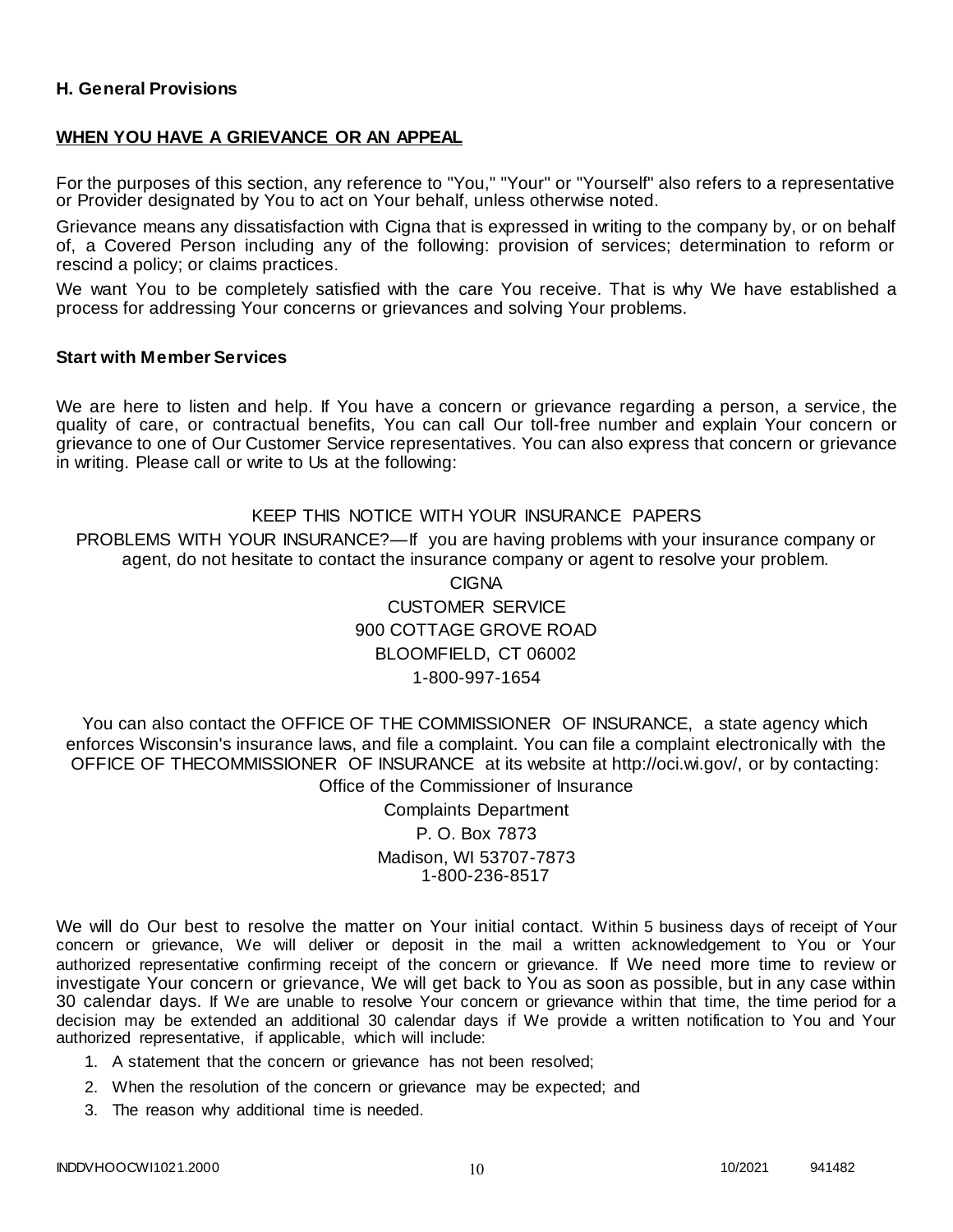#### **Grievance Procedure**

The grievance procedure utilized by Us shall include all of the following:

- 1. A method whereby the Covered Person who filed the grievance, or the Covered Person's authorized representative, has the right to appear in person before the grievance panel to present written or oral information. We shall permit the grievant to submit written questions to the person or persons responsible for making the determination that resulted in the denial, determination, or initiation of disenrollment unless We permit the Covered Person or Covered Person's authorized representative to meet with and question the decision maker or makers.
- 2. A written notification to the Covered Person of the time and place of the grievance meeting at least 7 calendar days before the meeting.
- 3. Reasonable accommodations to allow the Covered Person, or the Covered Person's authorized representative, to participate in the meeting.
- 4. The grievance panel shall not include the person who ultimately made the initial determination. If the panel consists of at least three persons, the panel may then include no more than one subordinate of the person who ultimately made the initial determination. The panel may, however, consult with the ultimate decision-maker.
- 5. The insured member of the panel shall not be an employee of the plan, to the extent possible.
- 6. Consultation with a licensed health care provider with expertise in the field relating to the grievance, if appropriate.
- 7. The panel's written decision to the Covered Person shall be signed by one voting member of the panel and include a written description of position titles of panel members involved in making the decision.

Once a decision is made, a notice of that decision will be mailed to You. This notice will include the criteria used, the additional information reviewed, the reasons for Our decision, and any references to support Our decision.

If Your health condition is such that the normal grievance procedure would jeopardize Your life or health or Your ability to regain maximum function, an expedited decision will be made as soon as possible, but not more than 72 hours after receipt of the grievance.

All records related to the grievance will be maintained by Cigna for a minimum of 3 years.

If You are not satisfied with the results of a coverage decision, You can start the appeals procedure.

#### **Appeals Procedure**

Cigna has an appeals procedure for coverage decisions. To initiate an appeal, You must submit a request for an appeal in writing. You should state the reason why You feel Your appeal should be approved and include any information supporting Your appeal. If You are unable or choose not to write, You may ask to register Your appeal by telephone. Call or write to Us at the toll-free number or address on Your Benefit Identification card, explanation of benefits or claim form.

Your appeal will be reviewed and the decision made by someone not involved in the initial decision. Appeals involving Medical Necessity or clinical appropriateness will be considered by a health care professional.

We will respond in writing with a decision within 30 calendar days after We receive an appeal for a postservice coverage determination. If more time or information is needed to make the determination, We will notify You in writing to request an extension of up to 15 calendar days and to specify any additional information needed to complete the review.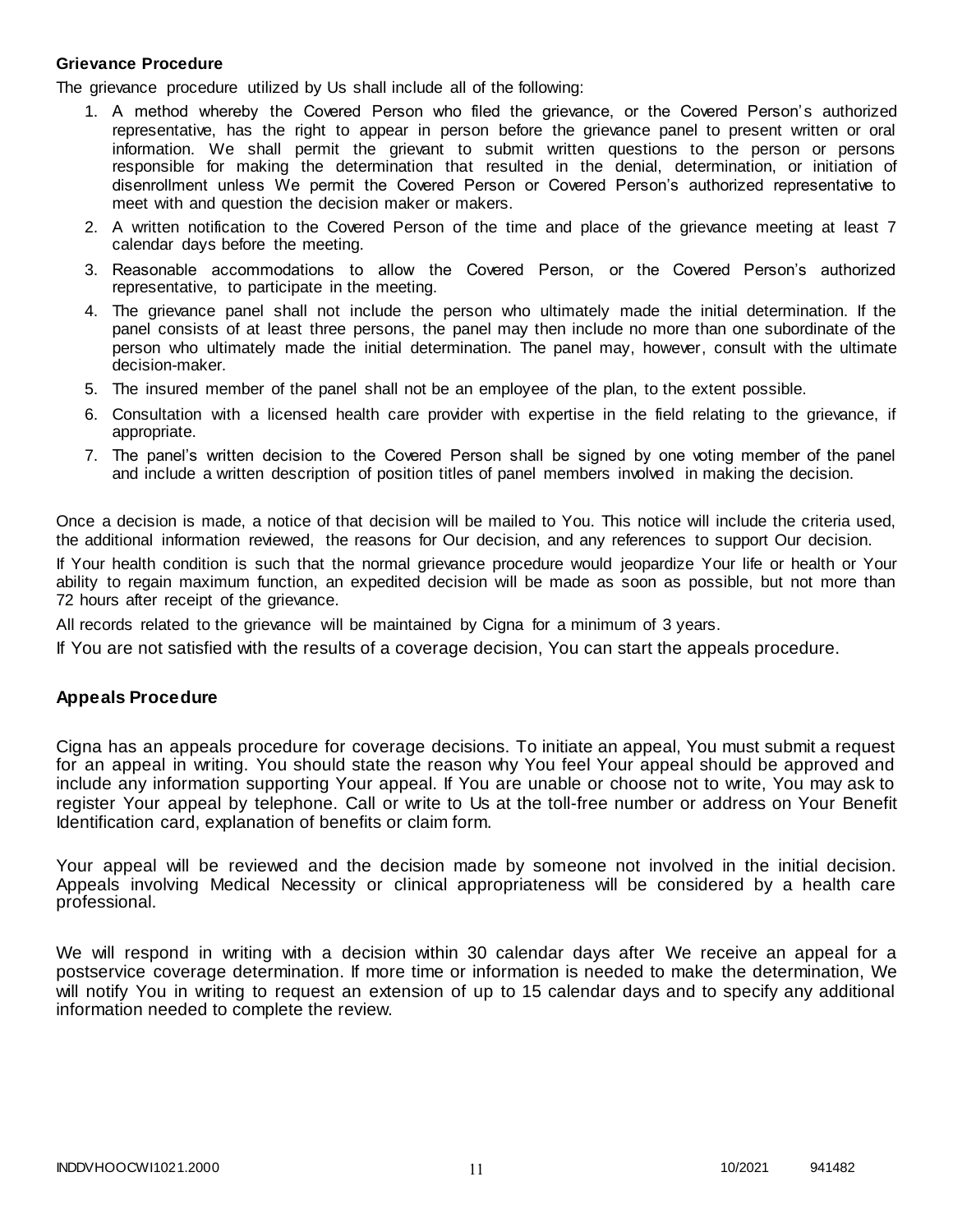### **Notice of Benefit Determination on Appeal**

Every notice of an appeal decision will be provided in writing or electronically and, if an adverse determination, will include:

- (1) the specific reason or reasons for the denial decision;
- (2) reference to the specific Policy provisions on which the decision is based;
- (3) a statement that the claimant is entitled to receive, upon request and free of charge, reasonable access to and copies of all documents, records, and other Relevant Information as defined;
- (4) upon request and free of charge, a copy of any internal rule, guideline, protocol or other similar criterion that was relied upon in making the adverse determination regarding Your appeal, and an explanation of the scientific or clinical judgment for a determination that is based on a medical necessity, experimental treatment or other similar exclusion or limit.

#### **Relevant Information**

Relevant Information is any document, record, or other information which was relied upon in making the benefit determination; was submitted, considered, or generated in the course of making the benefit determination, without regard to whether such document, record, or other information was relied upon in making the benefit determination; demonstrates compliance with the administrative processes and safeguards required by federal law in making the benefit determination; or constitutes a statement of policy or guidance with respect to the plan concerning the denied treatment option or benefit or the claimant's diagnosis, without regard to whether such advice or statement was relied upon in making the benefit determination.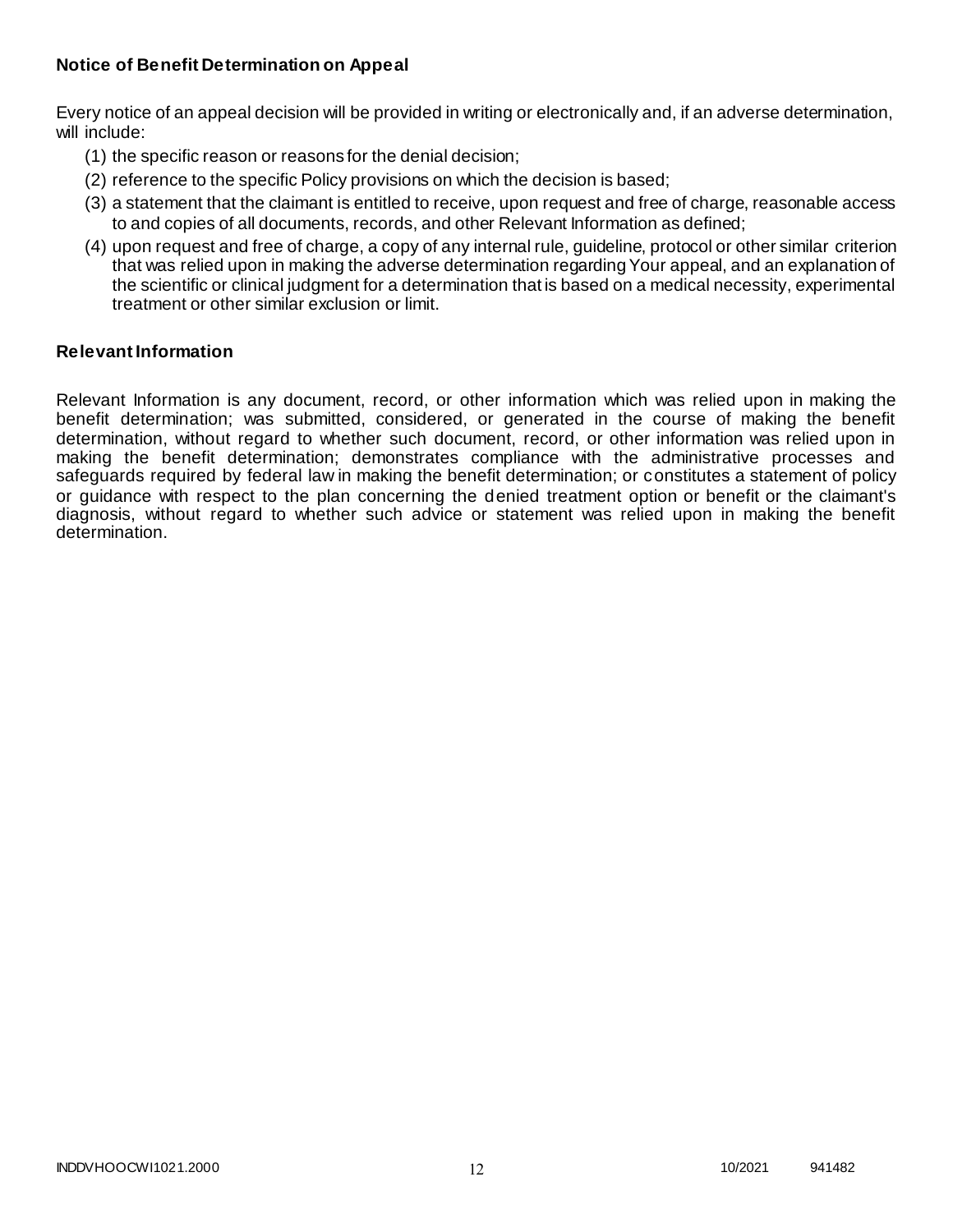# **I. Participating Dental Providers**

Cigna will provide a current list of Dentists currently participating with Cigna and their locations to each Covered Person upon request.

To verify if a Dentist is currently participating with Cigna and is accepting new Cigna Insureds, the Covered Person should visit Our website at mycigna.com.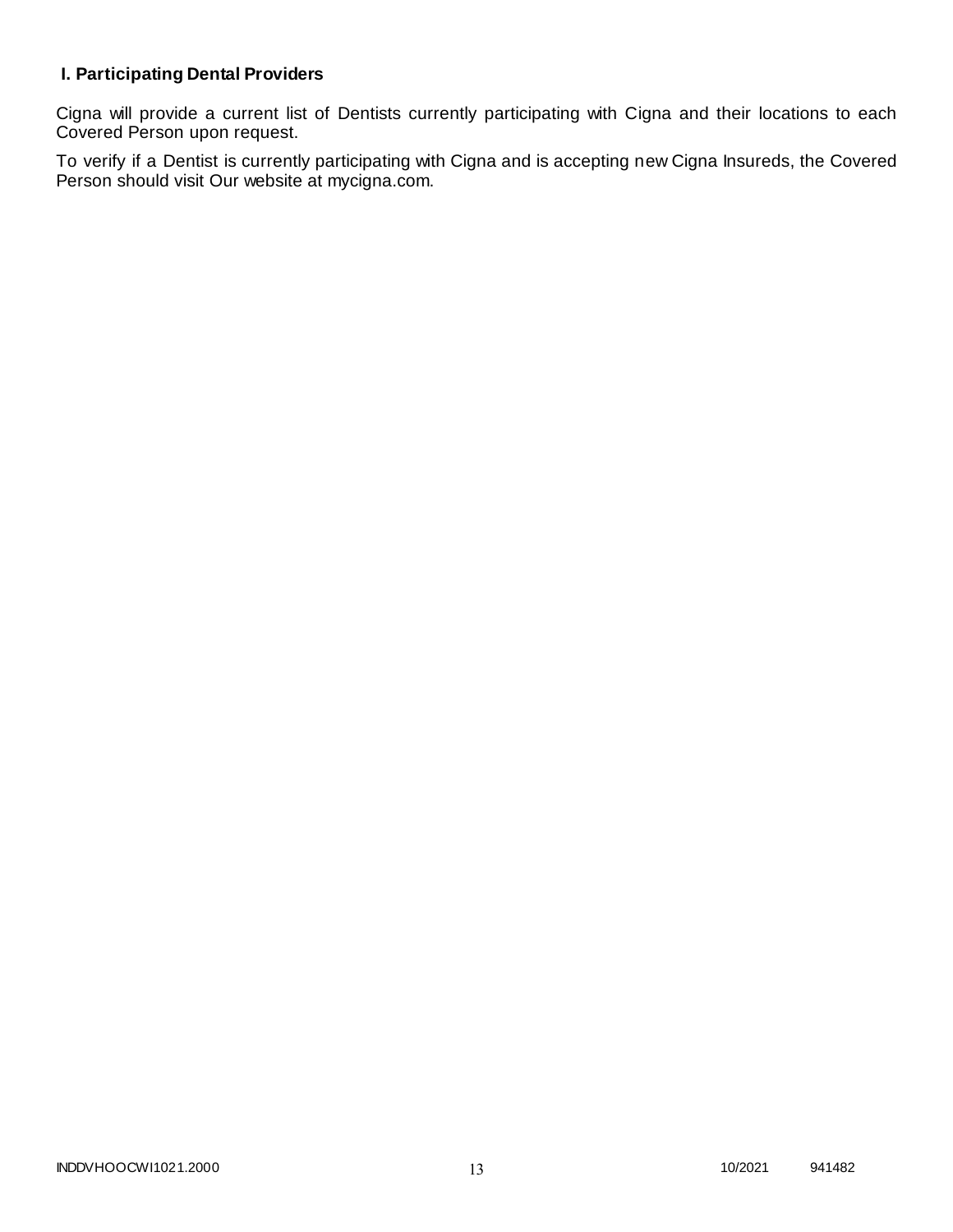### **J. Renewability, Eligibility, and Continuation**

1. The Policy will renew except for the specific events stated in the Policy. Cigna may change the premiums of the Policy with 60 days written notice to the Insured. However, Cigna will not refuse to renew or change the premium schedule for the Policy on an individual basis, but only for all Insureds in the same class and covered under the same Policy as You.

2. The individual plan is designed for residents of Wisconsin who are not enrolled under or covered by any other group or individual health coverage. You must notify Cigna of all changes that may affect any Covered Person's eligibility under the Policy.

3. You or Your Dependent(s) will become ineligible for coverage:

- When premiums are not paid according to the due dates and grace periods described in the premium section.
- With respect to Your Spouse, Domestic Partner, or partner to a Civil Union: when the Spouse is no longer married to the Insured or when the union is dissolved.
- With respect to You and Your Family Member(s): when You no longer meet the requirements listed in the Conditions of Eligibility section.
- The date the Policy terminates.
- When the Insured no longer lives in the Service Area.

4. If a Covered Person's eligibility under this Plan would terminate due to the Insured's death, divorce or if other Dependents would become ineligible due to age or no longer qualify as dependents for coverage under this Plan; except for the Insured's failure to pay premium, the Covered Person's insurance will be continued if the Covered Person exercising the continuation right notifies Cigna and pays the appropriate monthly premium within 60 days following the date this Policy would otherwise terminate. Any waiting periods in the new Plan will be considered as being met to the extent coverage was in force under this Plan.